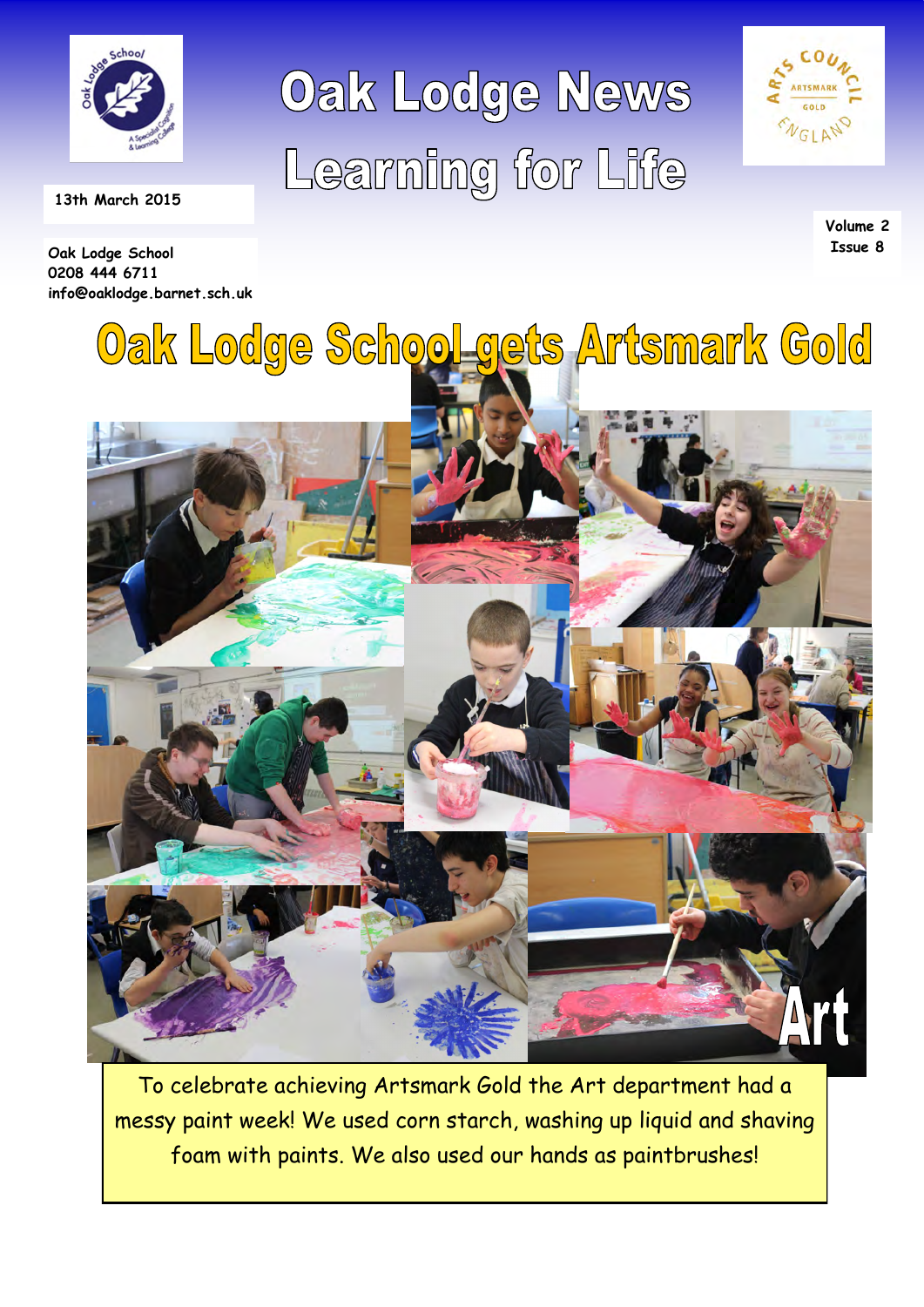The Barnet Schools Dance Festival was a huge success on Wednesday night. 15 students performed to Choo Choo Ch Boogie and got the loudest applause and cheering of the night. All of the students were so well behaved and their parents so pleased with their performances. Well done to you all, it has been a pleasure rehearsing and performing with you!

Mrs Dingwall, Mrs Boston, Mrs Ray, Miss Duffy and Mr Eardley



In preparation for their performance at the Royal Albert Hall, the Oak Lodge Choir rehearsed with three other schools at Akiva this week.

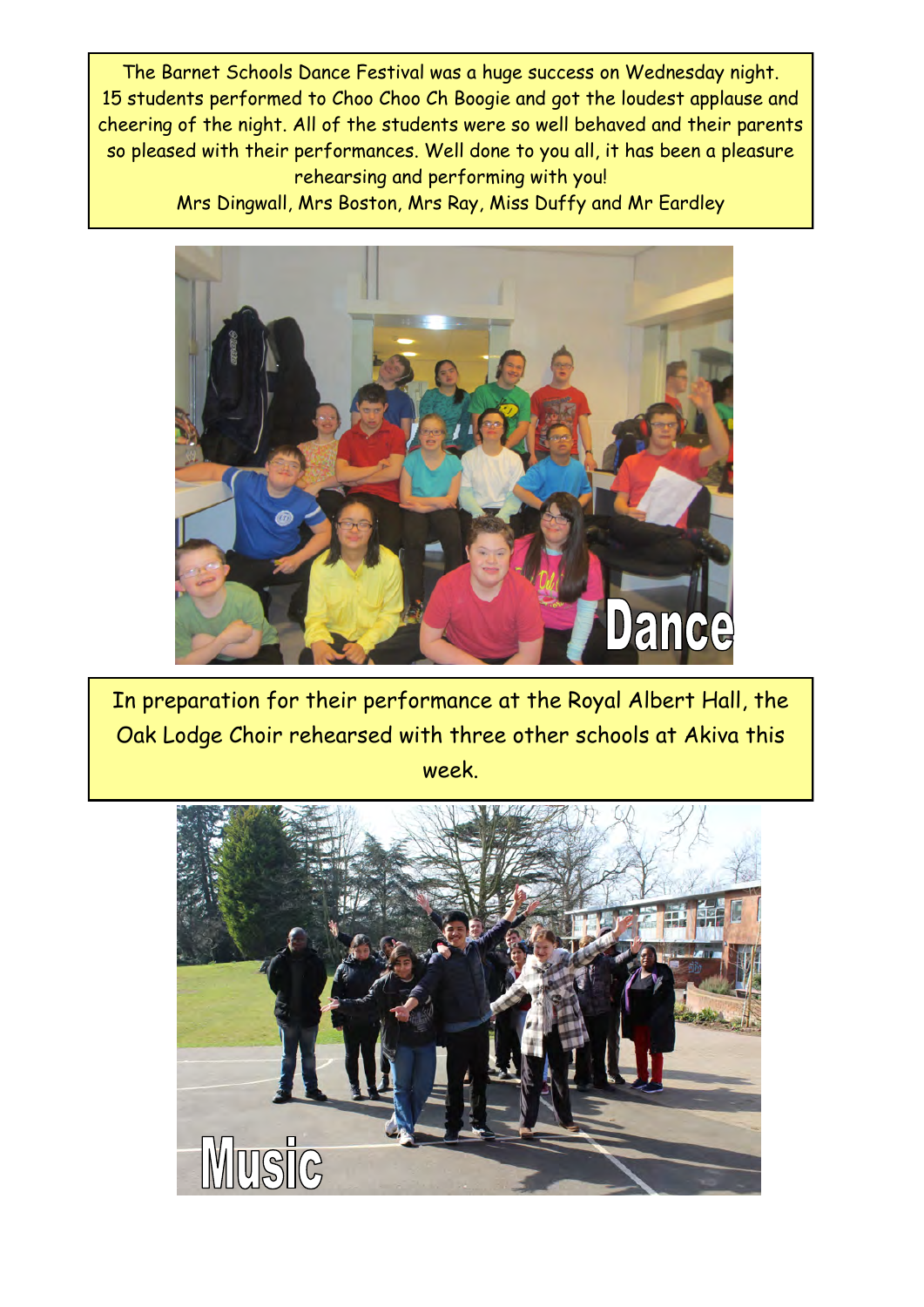## P<sub>2</sub> at Whipsnade Zoo



P2 had a workshop called ' Fur, Feathers and Scales' at Whipsnade Zoo. We met a real life snake! We had a fabulous sunny day for our tour of the Zoo. We saw the animals and the Beautiful setting of the Zoo in the surrounding countryside.

We loved it and want to go back to see all the animals we did not have time to see!



On Tuesday we had a Tesco workshop. Marcie works for Tesco and told us about the jobs. Two girls called Clare and Lily they did a workshop. They were acting out being in a shop, filling in a job application form and they were acting out having a phone conversation. I was laughing away, it was really fun to do. Jenny Penny P6